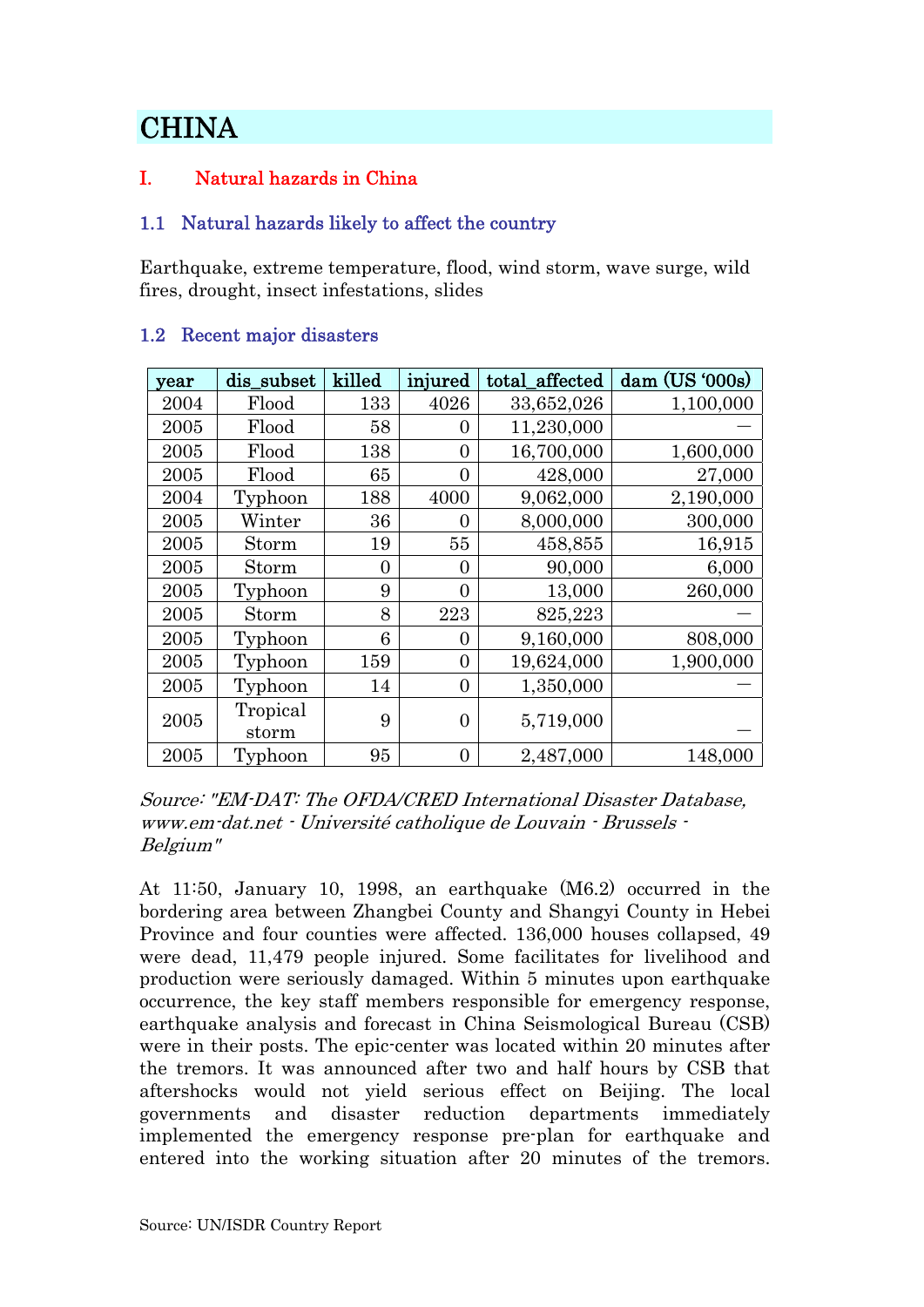Hundreds of cadres were immediately divided into 6 groups and rushed into the disaster areas to conduct rescue and disaster relief operations, resettle victims and popularize the knowledge for earthquake prevention and resistance. In the afternoon of the earthquake day, Hebei Provincial Government sent work and medical teams to the disaster area. 2,000 PLA personnel rushed into the disaster stricken areas for carrying out rescue work. Tens of media agencies sent reporters to the disaster areas to make timely report of the disaster combat and rescue works. At 18 O'clock of the very day, the first lots of winter clothes were dispatched to the victims. Before 12 O'clock on January 11, the relief materials from Beijing, Tianjin, Zhangjiakou and Langfang arrived in the disaster areas one after another. On January 14, all the disaster victims had got winter clothes, food, temporary frost-proof shelters and the medical services. From January 15, about 3,000 PLA officers and soldiers were urgently sent to help more than forty thousand disaster victims to build houses for winter; the work was completed in February. Because of the timely response and effective measures, nobody died of frost and hungry under a temperature of 20-30 C (below zero).

### II. Disaster Management system

#### 2.1 Administrative system

|                                           | <i>Conventional long form</i> : People's Republic of China                     |
|-------------------------------------------|--------------------------------------------------------------------------------|
| Conventional short form: China            |                                                                                |
| <i>Type of Government</i> Communist State |                                                                                |
| Capital.                                  | Beijing                                                                        |
|                                           | <i>Administrative Divisions</i> : 23 provinces (sheng, singular and plural), 5 |
|                                           | autonomous regions (zizhiqu, singular and                                      |
|                                           | plural), and 4 municipalities (shi, singular and                               |
|                                           | plural). 2 Special Administrative Regions                                      |
|                                           | (tebiexingzhengqu, singular and plural),                                       |
|                                           | Autonomous regions: Guangxi, Nei Mongol,                                       |
|                                           | Ningxia, Xinjiang, Xizang (Tibet).                                             |
|                                           | Municipalities: Beijing, Chongqing, Shanghai,                                  |
|                                           | Tianjin. Special Administrative Regions: Hong                                  |
|                                           | Kong, Macao.                                                                   |

### 2.2 Legal system, legal framework

More than 30 laws and regulations have been promulgated and implemented on disaster reduction, which include the following:

- Law on Water and Soil Conservation
- Law on Earthquake Prevention and Disaster Reduction
- Law on Fire-Fighting
- Meteorological Law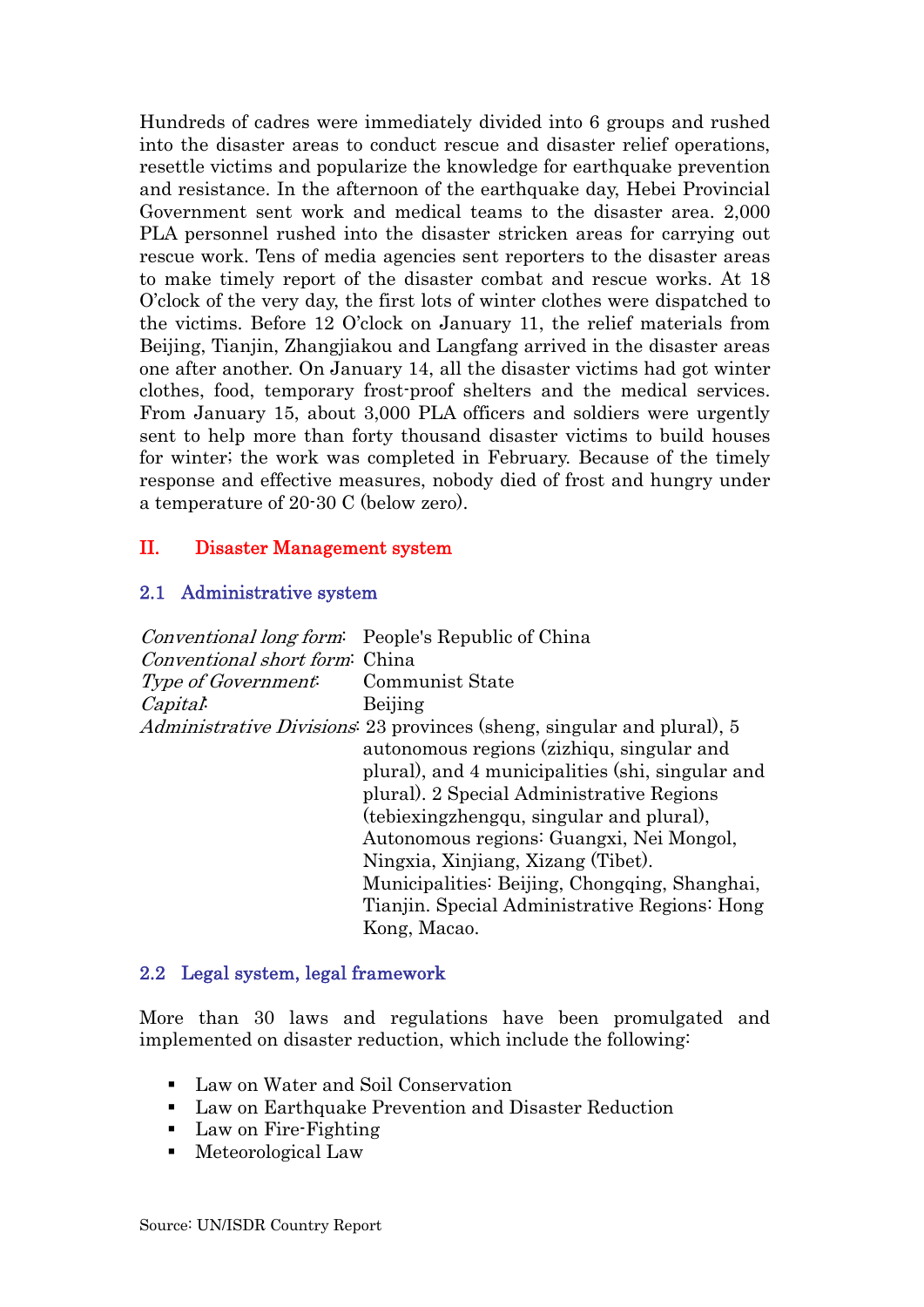- Law on Production Safety
- Regulation on Forest Fire-Fighting, the Regulation on Preventing Forest Pests
- Regulation on Safety Management of Dangerous Chemicals

All these laws and regulations have legalized China's undertakings in water and soil conservation, earthquake prevention and disaster reduction, fire-fighting, flood-prevention and meteorology, and the working pattern of reducing disasters.

### 2.3 Structure of disaster management

China National Commission for the International Decade on Natural Disaster Reduction was established in 1989. In 2000, it was renamed China Commission for International Disaster Reduction. In January of 2005, it was renamed as China National Committee for Disaster Reduction (NCDR), headed by a Vice Premier of the State Council. It is composed of 34 ministries and departments, including relevant military agencies and social groups. It functions as an inter-agency coordination body under the State Council, which is responsible for studying and formulating principles, policies and plans for disaster reduction, coordinating major disaster activities, giving guidance to local governments in their disaster reduction work, and promoting international exchanges and cooperation. Moreover, the leadership of the disaster reduction and relief efforts has been improved with the establishment of an expert panel consisting of 18 academicians and renowned experts.

# 2.4 Priorities on disaster risk management

- 1) The principle of putting people's interests first and the scientific concept of development should be carried out. Disaster reduction should be secured with an important status in national economic and social development. The principle of parallel development of economy and natural disaster reduction should be followed. Disaster reduction should be included in the strategic framework of sustainable development. A series of comprehensive disaster-reduction activities should be adopted to protect people's lives and properties.
- 2) Disaster prevention should be the major priority in combination with disaster resistance and relief. The disaster-reduction awareness of the general public should be further enhanced. Disaster reduction should be taken into account in constructing production and living facilities. Multiple methods and measure should be implemented to carry out disaster-reduction projects so as to display the overall efficiency of various disaster-reduction projects and step up relevant undertakings.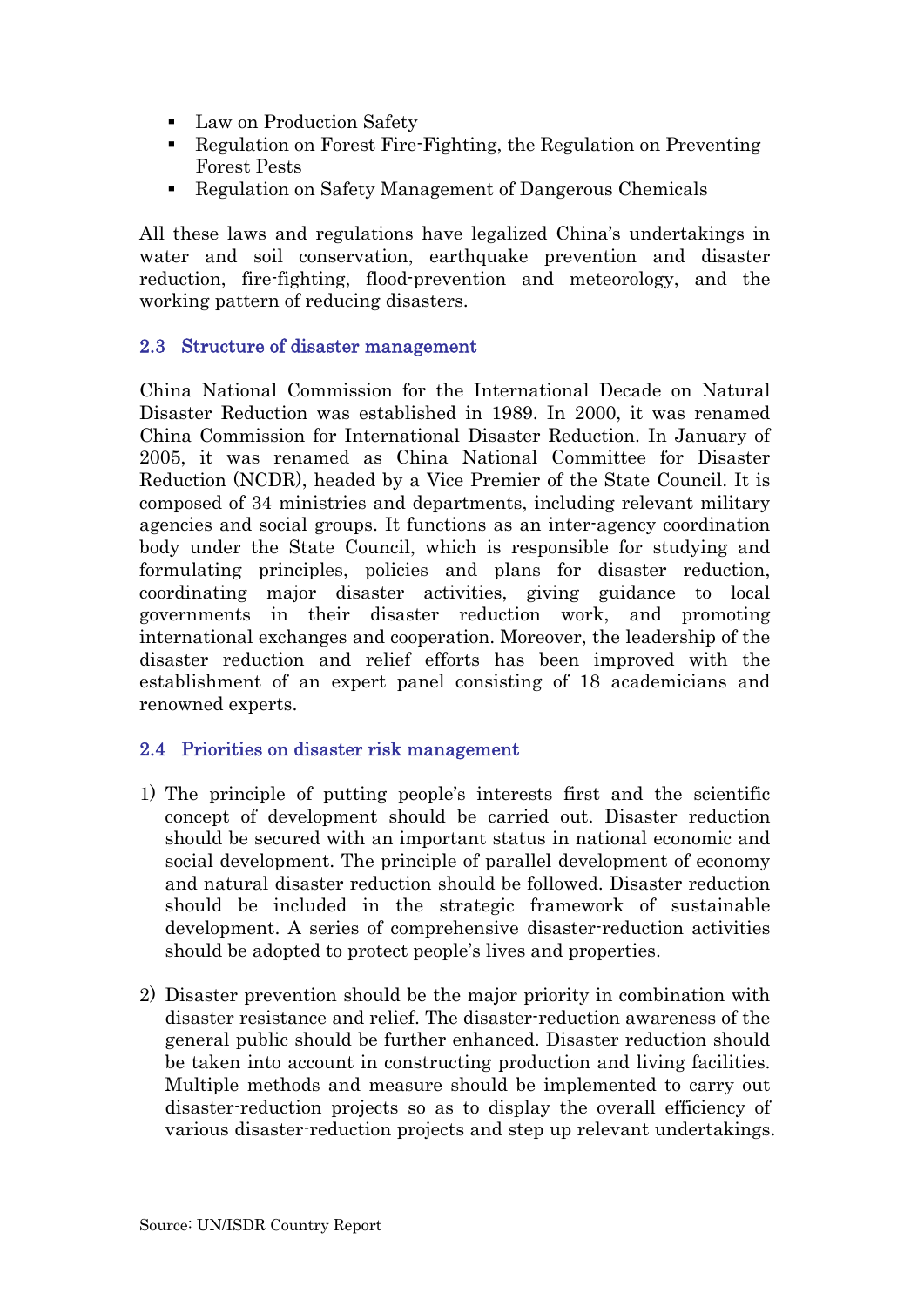- 3) Overall interests should be borne in mind with set priorities. Key issues bearing on the overall interests of disaster reduction should be well settled. Limited resources should be concentrated on strengthening the development of key projects and comprehensive work on reducing disasters in key regions. Focus should be put on reducing natural disasters having major overall or regional impacts. In the meantime, efforts should be made to explore effective ways to reduce other natural disasters.
- 4) The role of science, technology and education should be fully displayed in disaster reduction. The process of transforming existing scientific results into actual capabilities of disaster reduction should be accelerated for better abilities to reduce disasters. Disasterreduction education should be integrated with popularized and specialized education oriented towards whole society so as to uplift the level of disaster-reduction knowledge of the general public.
- 5) All positive elements should be mobilized. Initiatives of the central and local governments as well as all social sectors should be displayed. Under the unitary organization and deployment of the government, relevant departments should coordinate closely with each other and enterprises as well as cross-sections of society should be broadly involved for effectively reducing disasters.
- 6) International exchanges and cooperation on disaster reduction should be strengthened. Multi-channeled and multi-layered international exchanges and cooperation should be actively carried out to continuously improve China's disaster-reduction undertakings and China's standing in the international disaster-reduction community.

# III. Disaster management plan

In April 1998, the Chinese Government promulgated the National Natural Disaster Reduction Plan of the People's Republic of China (1998 -2010), the first national disaster reduction plan formulated in accordance with the Ninth Five-Year National Economic and Social Development Plan and the 2010 Long-term Objective. It is based on past experiences to carry out its disaster reduction work.

The *Disaster Reduction Plan* has identified the following guiding principles:

- Disaster reduction should be deeply considered in national economic and social development;
- Prevention should be taken as the priority in combination with resistance and relief;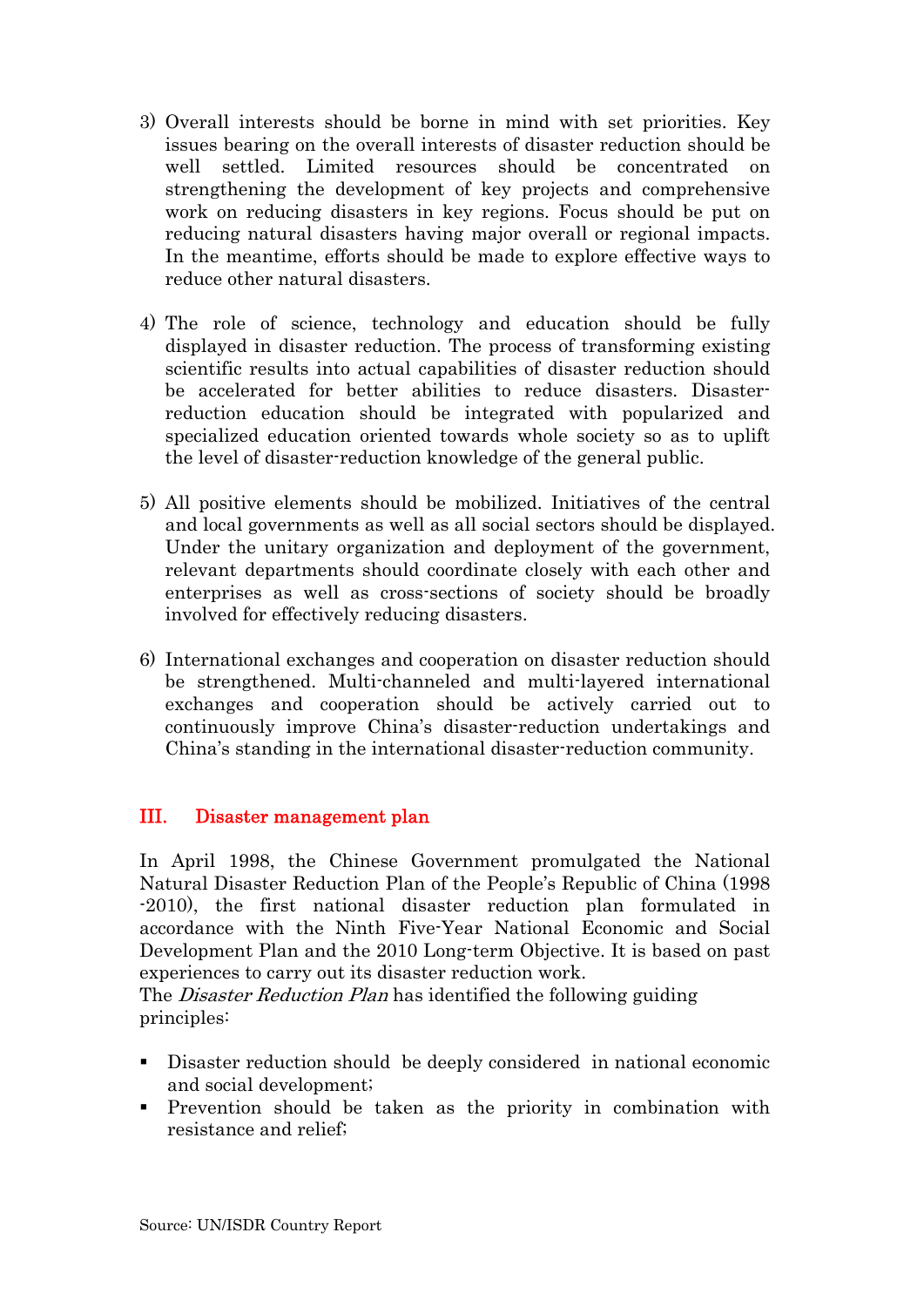- The role of science, technology, and education should be incorporated in disaster reduction;
- The central and local governments as well as all social sectors should be to reduce disasters; and
- International exchange and cooperation should be strengthened.

Expected Outputs of the plan:

- Key disaster reduction projects which have a bearing on the overall interests of national economy and social progress will be built.
- Disaster-reduction technology will be widely applied.
- Public awareness and knowledge will be enhanced.
- A comprehensive working mechanism will be set up so as to alleviate impacts inflicted by disasters on the national economic and social development;
- Reduce direct economic losses and human casualties.

The *Disaster Reduction Plan* has also put forward the tasks of various key players, measures and major actions on disaster reduction. After its promulgation, it has been actively implemented while relevant departments and localities are accelerating their corresponding plans and implementation details.

# IV. Budget size on national level

In 2005, The MCA has collaborated with relevant departments to earmark RMB 8.7 billion as the central budget for disaster rescue and relief initiatives, of which the MCA and the Ministry of Finance contributed RMB 4.048 billion in total to the reserve pool for devastating disaster relief programs.

# V. Progress and situations of the Hyogo Framework for Action (HFA)

### Ensure that disaster risk reduction is a national and a local priority with a strong institutional basis for implementation

National Natural Disaster Reduction Plan of the People's Republic of China (1998 -2010) was formulated in accordance with the Ninth Five-Year National Economic and Social Development Plan and the 2010 Long-term Objective. It is the road map of China for a long term effort on disaster reduction.

# Identify, assess and monitor disaster risks and enhance early warning

The disaster monitoring and pre-warning system has been set up and improved. Currently the disaster monitoring and pre-warning system in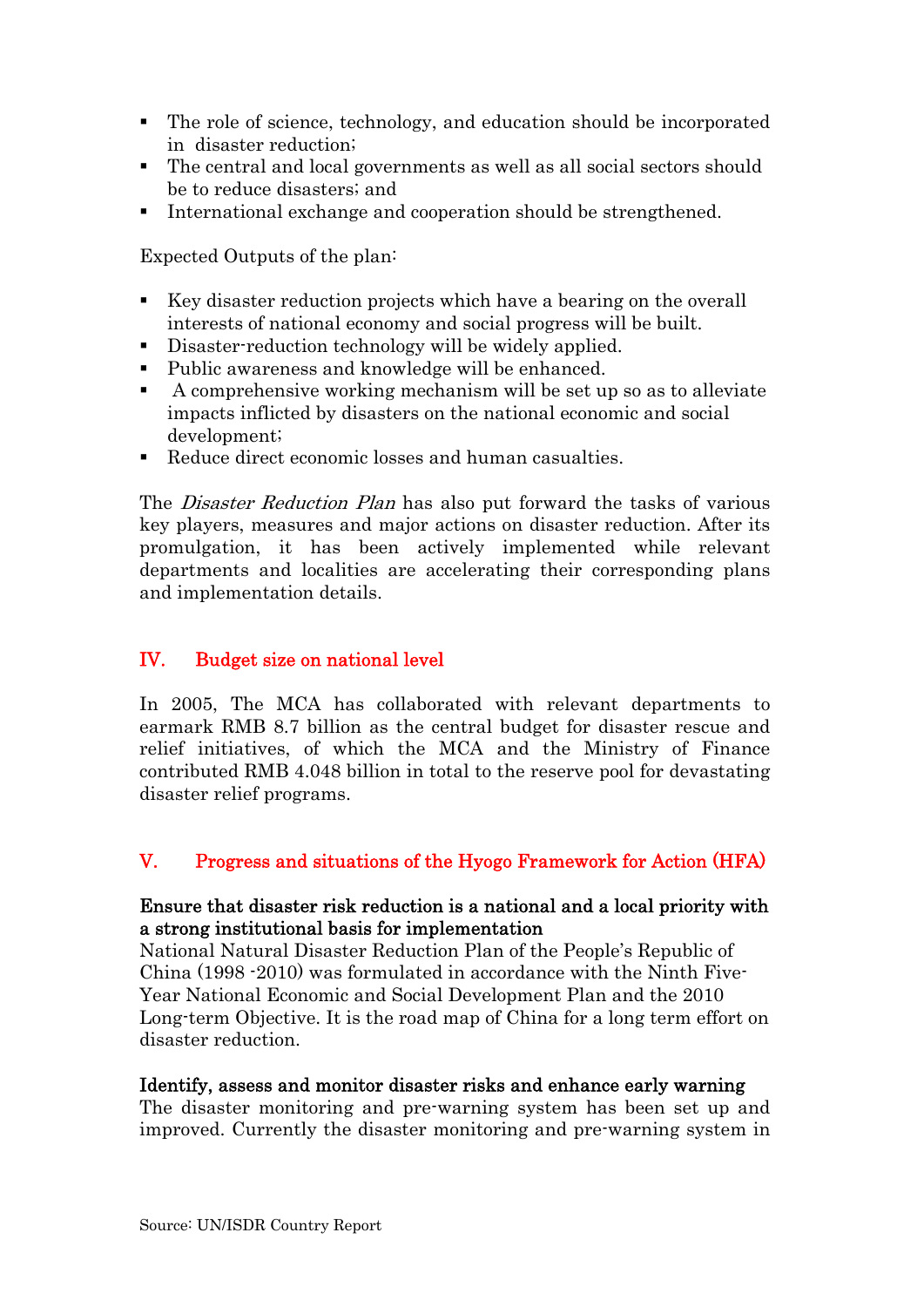China has taken shape and relevant departments are able to timely forecast disasters in line with the rules of disaster management.

Throughout the country, a weather monitoring and forecast network composed of 2,511 ground meteorological stations, 124 high-altitude monitoring stations and more than 80 new weather radars has been set up. An earthquake monitoring network has been established made up of the national digital earthquake network of 48 earthquake stations, 23 regional digital remote-monitoring stations, 25 GPS stations and 56 crust movement monitoring networks composed of 1,000 mobile observatories and 400 stations.

 A hydrometric network composed of 3,130 basic hydrometric stations, 1,073 water level stations, 14,454 precipitation survey stations and 11,620 underground water observing wells has been put in place. A forest fire-fighting and pest preventing forecast network has been set up composed of 2,867 inspection and quarantine stations, 3,151 forest firefighting headquarters, 11,222 forests fire-fighting watch towers, 300,000 kilometers of fire-separation roads and 1.03 million kilometers of fire separation zones.

A pest monitoring network has been established composed of 400 regional forecasting stations, 15 monitoring centers and 300 regional monitoring stations. The constant improvement of monitoring and prewarning system targeted against various natural disasters has guaranteed the timely organization of disaster reduction and relief work by governments at different levels.

Small-satellite constellations for environment and disaster monitoring were built. In 2007 two small optical satellites and a radar satellite will be launched for forming a "2+1" constellation, which will have preliminary capabilities of timely monitoring and forecasting disasters and environment developments in most of regions in China.

Before 2010, a "4+4" small satellite constellation composed of 4 small optical satellites and 4 small radar satellites will be completed, which will change the current mode of disaster monitoring in China and realize 24-hour and all-weather monitoring on environment and disasters. Currently, the research on the satellite effective load is well underway.

# Use knowledge, innovation and education to build a culture of safety and resilience at all levels

Information Management, Public Awareness

A National Disaster Reduction Center of China (NDRCC) has been set up. In April 2002 the Chinese Government approved the founding of the National Disaster Reduction Center, which serves as a center for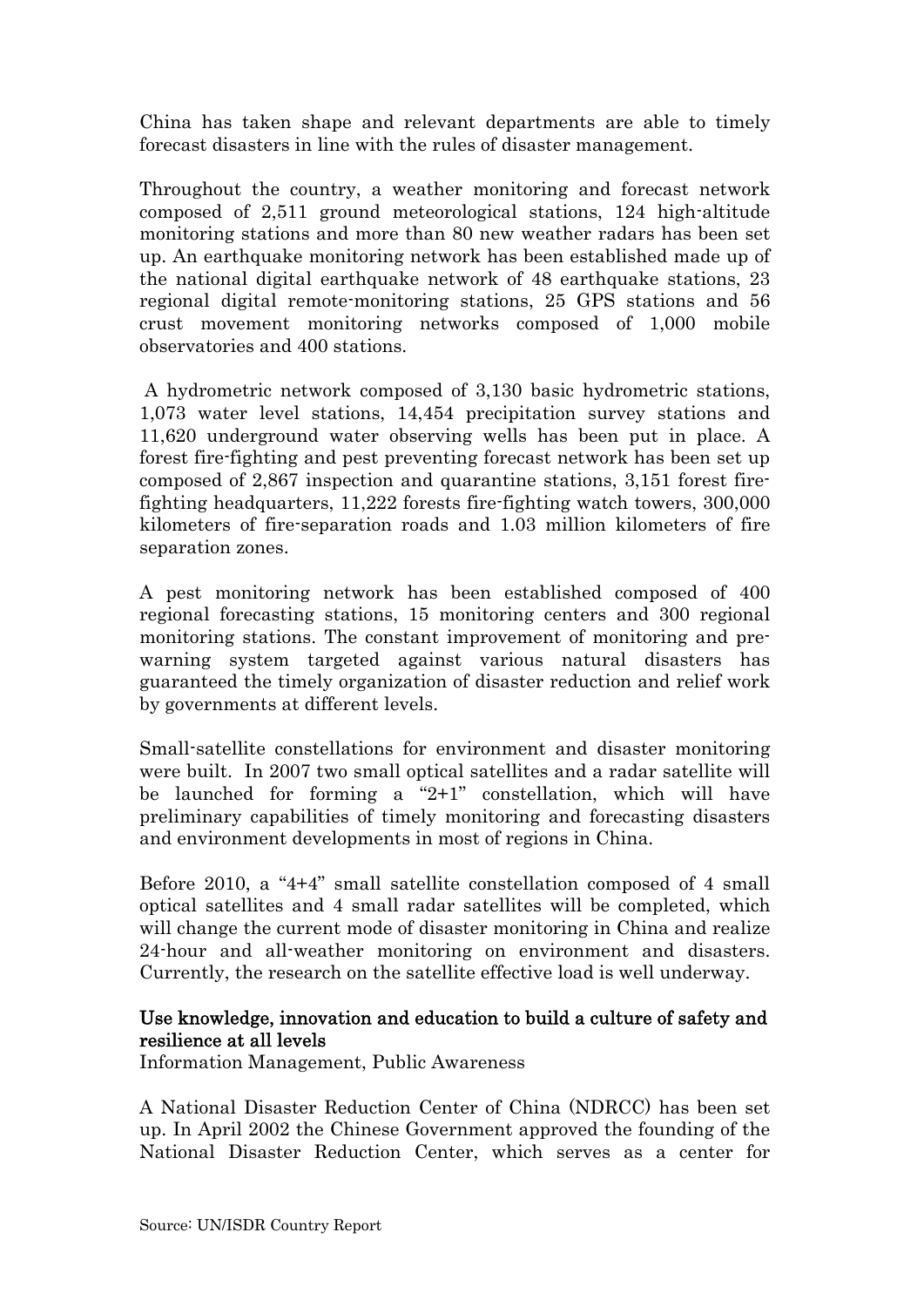disaster information sharing, technical services and emergency relief decision consultancy. Its main functions are specified as follows: to assess and analyze the occurrence and development of major disasters, and provide services on forecast, assessment and supporting disaster reduction decisions and information; to collect and analyze disaster reduction information both at home and abroad for information sharing; to provide technical assistance and supporting decisions for major emergency relief work; to organize international disaster reduction exchanges and cooperation.

The Chinese Government has raised public awareness by timely reporting of disasters and relevant disaster reduction activities, holding specialized lectures, columns and programs on TV, radio as well as newspapers. Various charity shows for disaster reduction and poverty relief, disaster-reduction summer camping activities for middle school students and national quiz shows on disaster reduction were carried out throughout the country.

In line with the theme of the International Day of Disaster Reduction, multiple publicity campaigns on disaster reduction were launched. Educational departments were added into the curriculum disasterreduction knowledge in primary and middle schools. In higher education, different levels of disaster-reduction education have been carried out in combination with disaster-reduction research.

### Strengthen disaster preparedness for effective response at all levels

A national emergency-response plan system for natural disaster management has been set up. In order to improve various pre-warning and emergency-response mechanisms and governments' capabilities to handle emergencies and risks, the Chinese Government has promulgated the national Natural Disaster Emergency-Response Plan.

Relevant departments under the State Council have basically completed their emergency-response plans. 31 provinces and 2,347 counties have also released their plans. As a result, a national emergency-response plan management system for natural disasters has already taken shape.

Since 1998 China began to set up a central-level material reserve system for disaster relief. Central-level material reserve points for disaster relief have been built in Shenyang, Harbin, Tianjin, Zhengzhou, Hefei, Wuhan, Changsha, Nanning, Chengdu and Xian. Provincial-level material reserve warehouses for disaster relief have been set up in almost all of provinces, autonomous regions and municipalities.